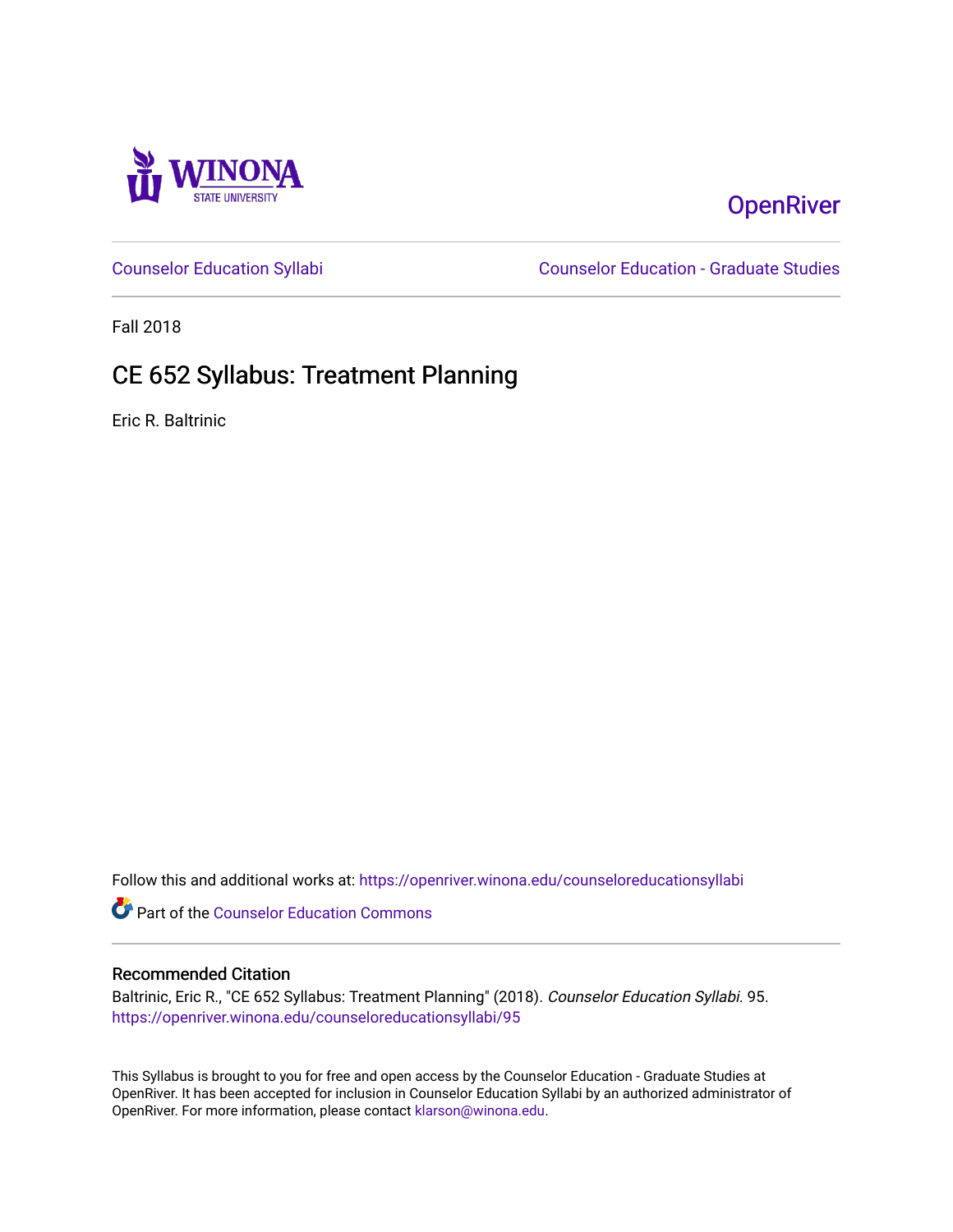|                                                                                                                                                                                                                                                        | Winona State University<br><b>Counselor Education Department</b><br><b>CE 652: Treatment Planning</b><br>Semester Hours: 3                           |  |  |  |                                         |                                         |
|--------------------------------------------------------------------------------------------------------------------------------------------------------------------------------------------------------------------------------------------------------|------------------------------------------------------------------------------------------------------------------------------------------------------|--|--|--|-----------------------------------------|-----------------------------------------|
|                                                                                                                                                                                                                                                        | This class is offered in a hybrid format.                                                                                                            |  |  |  |                                         |                                         |
| Face-to-face classes meet on <i>Thursday</i> evenings from 5pm to 8pm on the WSU<br>Winona Campus, in Gildemeister Hall, Room 329 on the following dates: 1/11,<br><b>Course Location</b><br>1/25, 2/8, 2/22, (No class 3/8), 3/15, 3/29, 4/12, & 4/26 |                                                                                                                                                      |  |  |  |                                         |                                         |
|                                                                                                                                                                                                                                                        | Asynchronous online weeks are on the following dates: $1/18$ , $2/1$ , $2/15$ , $3/1$ , $3/22$ ,<br>4/5, & 4/19; No class Finals Week $(4/30 - 5/4)$ |  |  |  |                                         |                                         |
| Eric R. Baltrinic, Ph.D.<br><b>Instructor</b><br>Preferred Pronouns: He, Him, His<br>Preferred Title (in class and email): "Dr. B" or "Dr. Baltrinic"                                                                                                  |                                                                                                                                                      |  |  |  |                                         |                                         |
|                                                                                                                                                                                                                                                        |                                                                                                                                                      |  |  |  | <b>Instructor Phone &amp;</b><br>E-Mail | $(507)$ 457-2466; ebaltrinic@winona.edu |
| <b>Program Website</b>                                                                                                                                                                                                                                 | https://www.winona.edu/counseloreducation/                                                                                                           |  |  |  |                                         |                                         |
| <b>Instructor Office</b><br>Location                                                                                                                                                                                                                   | Gildemeister Hall, Room 116A                                                                                                                         |  |  |  |                                         |                                         |
| <b>Instructor Office</b><br>By appointment (use email)<br>Hours:                                                                                                                                                                                       |                                                                                                                                                      |  |  |  |                                         |                                         |

# **I. INSTRUCTOR & TEACHING PHILOSOPHY**

#### *Instructor*

Eric R. Baltrinic, Ph.D. earned his M.A. Ed. in Community Counseling from the University of Akron in 1997, and his Ph.D. in Counseling and Human Development Services from Kent State University in 2014. Eric worked as a chemical dependency, outpatient, school-based, and home-based counselor, and as a clinical supervisor for over 17 years. As a counselor educator, Eric has provided onsite and online instruction at four different CACREP-accredited counselor training programs. His research interests and related publications include teaching in counselor education, supervision in counseling, co-occurring disorders, and counseling adolescents.

## *Teaching Philosophy*

Becoming a counselor is a life-long learning process This course represents a "sample" of real-world experiences, as there is no single course experience that can provide all the needed knowledge, skills, and attitudes to sufficiently do the job of counseling. . I am continuously mindful of power dynamics and my evaluative role as we collaboratively create a respectful classroom environment. This course is intended to help you along that life-long learning process by providing the foundational knowledge and skills to engage in treatment planning with clients. You will adapt and add to your learning from this course during your practicum and internship experiences and throughout your professional counseling career. This course experience is guided by two overarching questions.

- 1. How will students' learning experiences help them to think like counselors?
- 2. How will students' learning experiences help them to perform future counseling skills?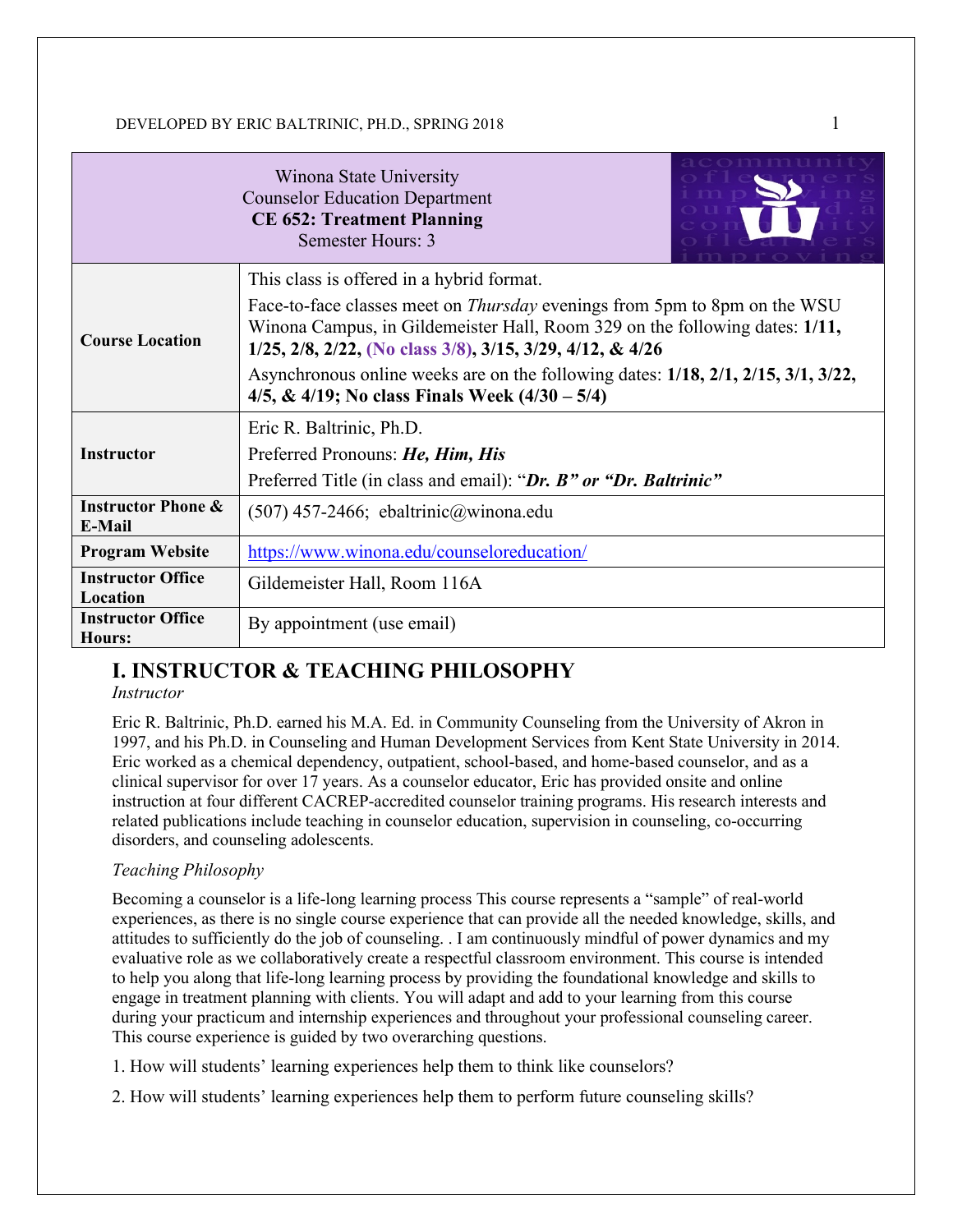# **II. COURSE DESCRIPTION**

#### *Course Description*

This course is designed to assist mental health counselors in designing client-centered, individualized, and culturally sound treatment plans for a wide variety of clinical mental health disorders. Course content will include a strong focus on the diagnosis of mental health disorders based on criteria from the DSM-5, and the subsequent treatment planning and provision of evidence based clinical care. Students completing this course with a satisfactory evaluation will be familiar with evidence-based treatment as a philosophy of practice as well as interventions indicated for specific mental health disorders, and be able to create basic treatment plans that include evidencebased interventions for depression, anxiety disorders, substance abuse, and other common presenting problems, and construct means of evaluating client progress.

#### *Course Objectives*

- Obj 1: Students will know the principles, models, and documentation formats of biopsychosocial case conceptualization and treatment planning.
- Obj 2: Develop and understand how to implement treatment plans based on the gathering and synthesis of relevant information such as medical and mental health history, current symptoms, and assessment results.
- Obj 3: Incorporate strengths-based and evidence-based interventions within a treatment plan.
- Obj 4: Consider the multicultural issues in inherent in the practice of treatment planning in clinical mental health counseling.

# **III. COURSE PREREQUISITES**

Prior to enrolling in this course, students must have completed:

- CE 601 (Foundations of Counseling)
- CE 658 (Microskills)
- CE 650 (Diagnosis and Psychopathology of Adults) *or* CE 651 (Diagnosis and Psychopathology of Children and Adolescents)
- CE 660 (Counseling Theory and Practice); *Can be taken concurrently with CE 652*

**If you do not have the prerequisites listed above, you must drop the course. This is your responsibility and not the responsibility of the course instructor.**

## **IV. REQUIRED TEXTS RESEARCH BASE & TECHNOLOGY\***

- 1. Kress, V. E., & Paylo, M. J. (2015). *Treating those with mental disorders: A comprehensive approach to case conceptualization and treatment.* Columbus, OH: Pearson.
- 2. American Psychiatric Association. (2013). *Diagnostic and statistical manual of mental disorders* (5th ed.). Washington, DC: Author.

\*Any additional readings and materials will be announced and posted on D2L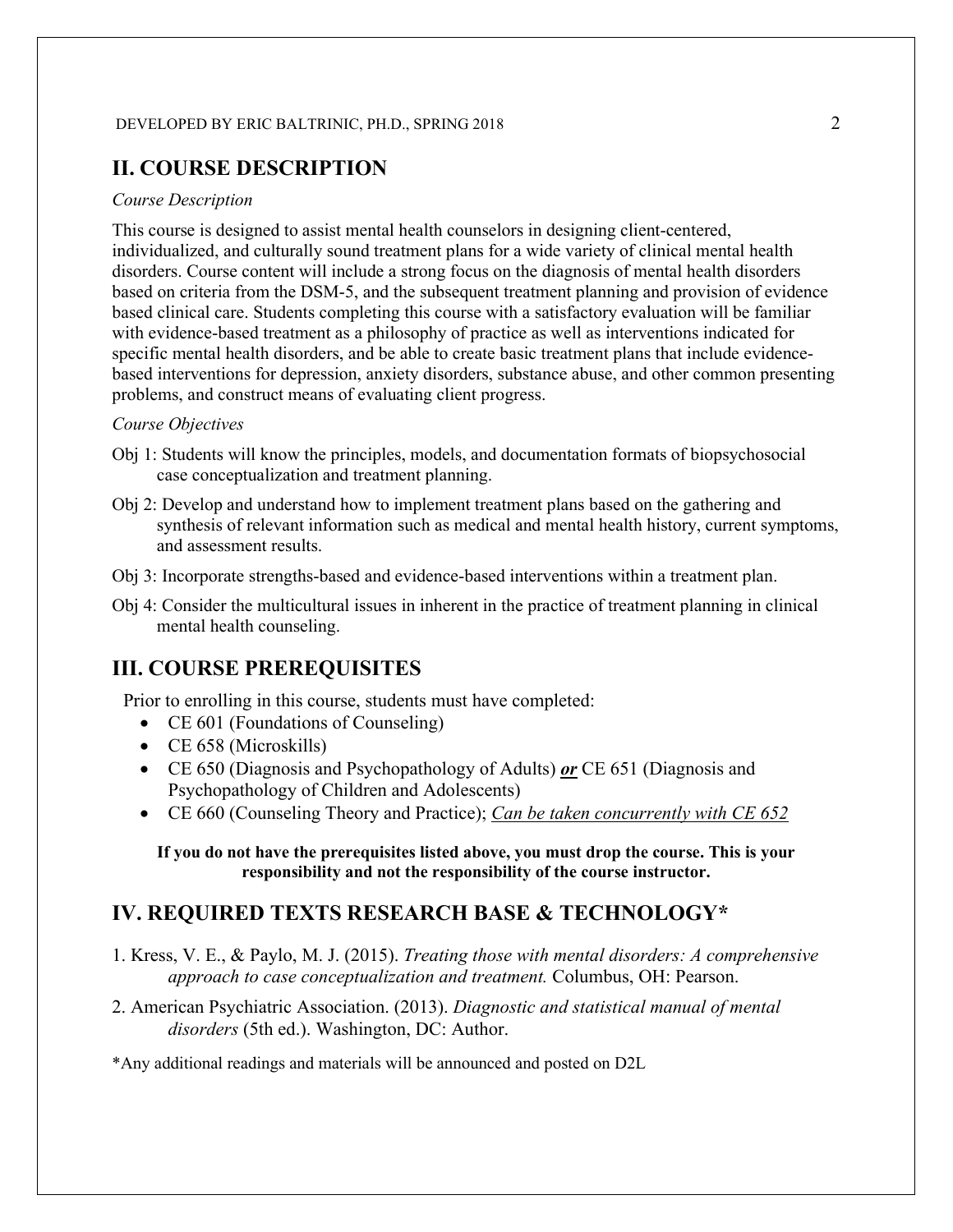# **V. COURSE LEARNING OBJECTIVES**

Adhering to the designated 2009 CACREP **Clinical Mental Health Counseling (CMHC) Standards**, this course will provide an introduction to the following standards:

|                                                                                                                                                                                                                                                                                          | <b>LOCATION OF EVALUATION</b>    |                                           |                |                   |  |
|------------------------------------------------------------------------------------------------------------------------------------------------------------------------------------------------------------------------------------------------------------------------------------------|----------------------------------|-------------------------------------------|----------------|-------------------|--|
| <b>2009 CACREP CMHC STANDARDS</b>                                                                                                                                                                                                                                                        | 1. In-class<br><b>Activities</b> | 2. Weekly<br>Confidence<br><b>Ratings</b> | 3. TX<br>plans | 4. Final<br>Paper |  |
| A.6. Recognizes the potential for substance use disorders to mimic<br>and coexist with a variety of medical and psychological disorders.                                                                                                                                                 |                                  | X                                         |                |                   |  |
| A.8. Understands the management of mental health services and<br>programs, including areas such as administration, finance, and<br>accountability.                                                                                                                                       |                                  | X                                         |                |                   |  |
| C.5. Understands the range of mental health service delivery-<br>such as inpatient, outpatient, partial treatment and aftercare-and<br>the clinical mental health counseling services network.                                                                                           |                                  |                                           | X              | X                 |  |
| C7. Knows the principles, models, and documentation formats of<br>biopsychosocial case conceptualization and treatment planning.                                                                                                                                                         | X                                |                                           | Х              | X                 |  |
| C.8. Recognizes the importance of family, social networks, and<br>community systems in the treatment of mental and emotional<br>disorders.                                                                                                                                               |                                  |                                           | X              | X                 |  |
| E.1. Understands how living in a multicultural society affects<br>clients who are seeking clinical mental health counseling services.                                                                                                                                                    |                                  |                                           | X              | X                 |  |
| G.1. Knows the principles and models of assessment, case<br>conceptualization, theories of human development, and concepts<br>of normalcy and psychopathology leading to diagnoses and<br>appropriate counseling treatment plans.                                                        | X                                |                                           |                | X                 |  |
| G.3. Understands basic classifications, indications, and<br>contraindications of commonly prescribed psychopharmacological<br>medications so that appropriate referrals can be made for<br>medication evaluations and so that the side effects of such<br>medications can be identified. |                                  |                                           |                | Χ                 |  |
| I.3. Knows evidence-based treatments and basic strategies for<br>evaluating counseling outcomes in clinical mental health<br>counseling.                                                                                                                                                 |                                  |                                           | X              | X                 |  |
| K.1. Knows the principles of the diagnostic process, including<br>differential diagnosis, and the use of current diagnostic tools, such<br>as the current edition of the Diagnostic and Statistical Manual of<br>Mental Disorders (DSM).                                                 |                                  |                                           | X              | $\mathbf X$       |  |
| K2. Understands the established diagnostic criteria for mental and<br>emotional disorders, and describes treatment modalities and<br>placement criteria within the continuum of care.                                                                                                    |                                  |                                           |                | X                 |  |
| K3. Knows the impact of co-occurring substance use disorders on<br>medical and psychological disorders.                                                                                                                                                                                  |                                  |                                           | X              | X                 |  |
| L.1. Demonstrates appropriate use of diagnostic tools, including<br>the current edition of the DSM, to describe the symptoms and<br>clinical presentation of clients with mental and emotional<br>impairments.                                                                           | $\mathbf X$                      |                                           | X              | X                 |  |
| L.2. Is able to conceptualize an accurate multi-axial diagnosis of<br>disorders presented by a client and discuss the differential<br>diagnosis with collaborating professionals.                                                                                                        |                                  |                                           | X              | X                 |  |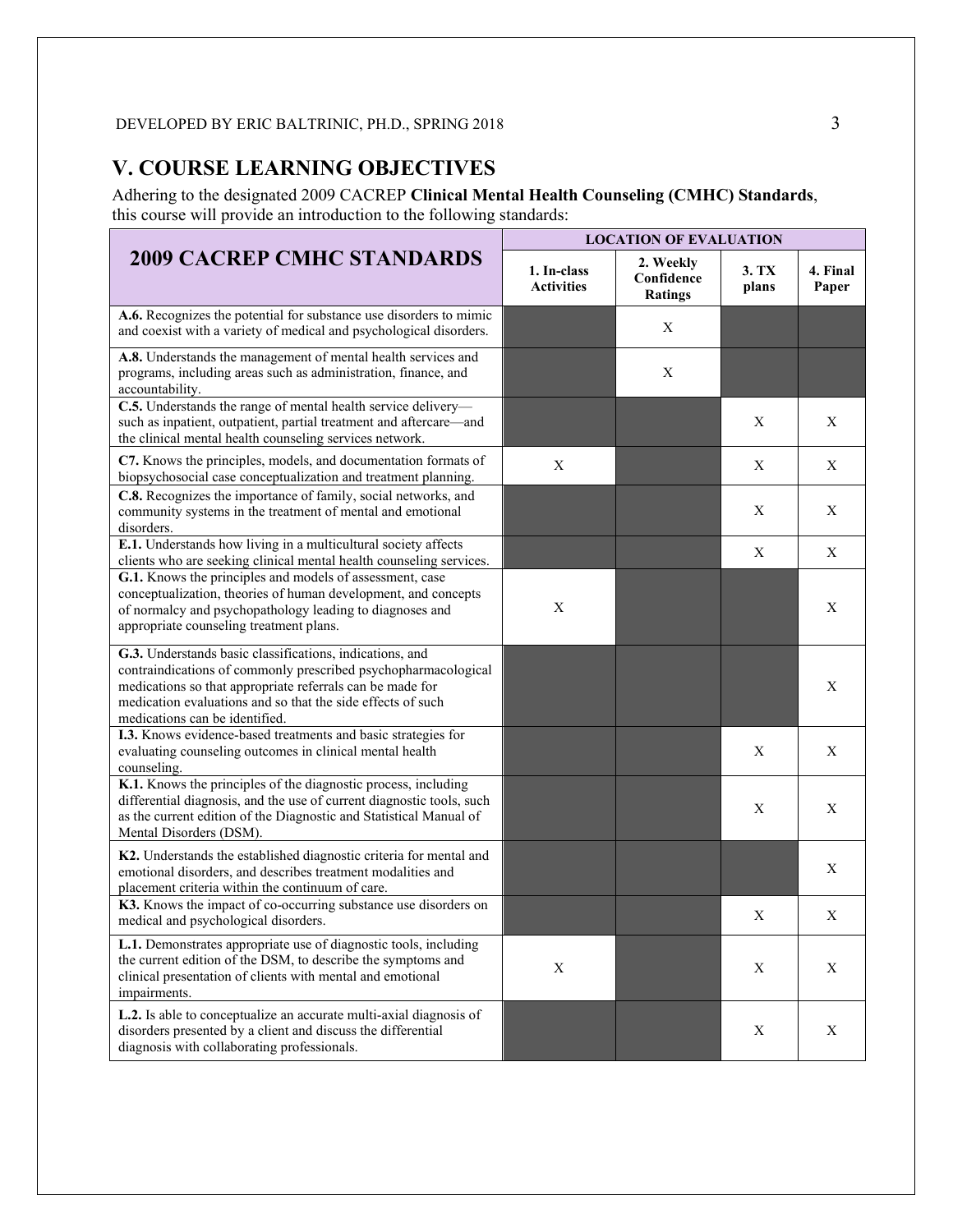## **VI. METHODS OF INSTRUCTION**

Lecture/ discussion, case studies with instructor and peer feedback, case studies and responses to structured exercises, use of technology and media including videotapes, films, and PowerPoint slides, modeling, asynchronous internet-based learning, & reflective self-evaluations

# **VII. COURSE ASSIGNMENTS**

#### **Grading Scale (Course):**

 $380-400 = A$ ;  $360-379 = B$ ;  $340-359 = C$ ;  $220-339 = D$ ; Below  $219 = F$ 

| <b>Course</b><br>Obj. | <b>Assignment</b>                                                                        | <b>Due Date</b>                                                                 | <b>Points</b> |
|-----------------------|------------------------------------------------------------------------------------------|---------------------------------------------------------------------------------|---------------|
| $1-4$                 | 1a. Attendance & Participation<br>1b. In-class activities $(3 \times 10 \text{ points})$ | 1a: Every class (online $\&$ in-person)<br>1b: on: 1/19. 2/16, & 3/30/17        | 150           |
| $1 - 4$               | 2. Weekly Confidence Ratings (15 x $5 = 75$ )<br>points)                                 | Weekly beginning on 1/19/17, due in class                                       | 75            |
| $3-4$                 | 3. Treatment Plans (3 x 25 points)                                                       | $2/2/17$ , $3/2/17$ , & $4/13/17$ respectively, due in<br>class and post on D2L | 75            |
| $1-2, 4$              | 4. My View of Clients and Treatment Paper                                                | 4/27/17, post in D2L assignment folder                                          | 100           |
|                       |                                                                                          | <b>Total</b>                                                                    | 400           |

#### **DESCRIPTION OF ASSIGNMENTS**

### **1. Attendance, Attitude, and Participation during Course Lectures, Discussion, & In-class Activities CMHC: for in-class activities: C.7., G.1., & L.1**

*Attendance & Attitude:* Students' attendance and attitude is assessed during this course. Successful attendance means students attend all class sessions. If you are know you are going to miss more than one class this semester, it is better to drop this course until you can be present for all the classes. In the event of an emergency, please notify the instructor of the reasons for missing the class in writing (e.g., email). Informing the instructor of an absence from class does not guarantee an "excused" absence. Additional documentation may be requested by the course instructor. Successful attitude includes professional conduct in the classroom, support for peers, thoughtful interactions (verbal  $\&$ nonverbal) with the instructor and students, and avoiding behaviors such as cell phone use in class, inappropriate use of computers in class, tardiness, late assignments, negative attitudes about class activities and material, distracting behaviors, and so forth.

*Participation & Class Activities:* Students have different learning and interpersonal styles, which is understood by your instructor, and can be accommodated together. Successful participation includes presenting ideas, reactions, questions, and concerns in relation to class discussions and group activities, and so forth. Additionally, students are expected to read course assignments prior to class and demonstrate their active engagement with the material by participating in class activities (e.g., providing reflective comments and asking questions and by completing Weekly Reaction Rating, completing treatment planning exercises). Overall, attendance, attitude, & participation comprise 150 of the 400 possible points for the course. *Students will receive 10 participation points for each successfully attended class meeting.*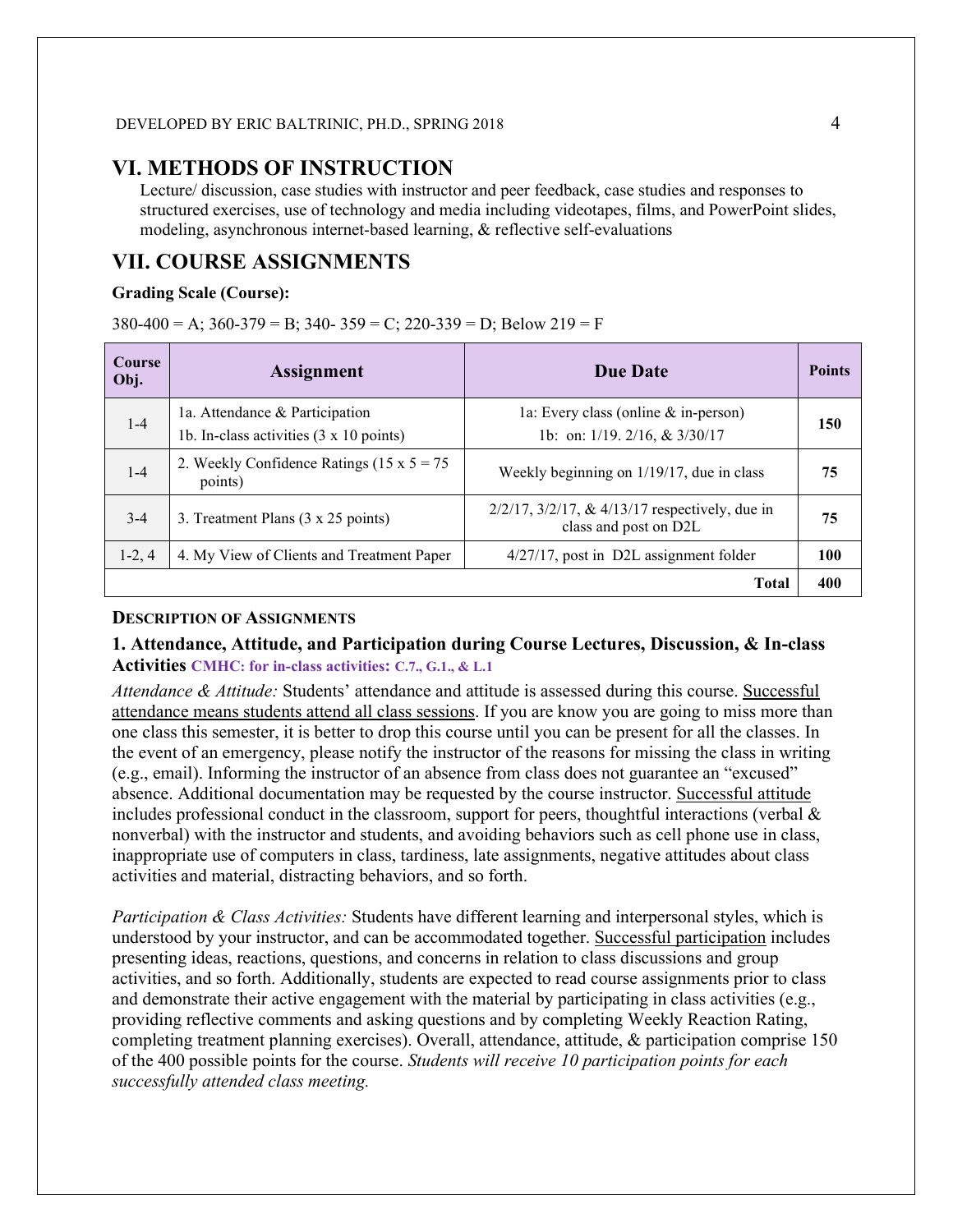#### **2. Weekly Confidence Ratings**

#### **CMHC: A.6., A.8., C.5., C.7-8., E.1., G.1., G.3**

Each student will complete a brief written reaction to the assigned weekly readings. When completing the reaction students will (a) identify the stand-out and "muddiest points from the chapter, (b) rate their comfort level with the chapter readings on a 10-point scale: For example, with 1 being *totally unconfident* and 10 being *totally confident*, *how confident do I feel working with future clients on the issues covered in the chapter readings?"* and (b), provide a brief rationale for their score and specifically address ways to maintain or increase their confidence level (1-2 short paragraphs maximum). Students will receive 5 points for each completed Reaction Rating. *A template and rubric for the reaction card will be provided by instructor.* 

#### **3. Treatment Plans**

#### **CMHC: I.3., K. 1-3., L.1-2**

Students are responsible for completing 3 written treatment plans using the **I-CAN-START**  model. Students will be expected to bring a written copy of the treatment plan to class on the assigned due date (see above). Remember to attach the case vignette to your treatment plan. APA formatting is not required for these assignments. There will be out-of-class and in-class components for these assignments:

#### Out-of-class

• Using a case vignette provided by the instructor, construct a treatment plan using the **I-CAN-START** model (like the examples at the end of each chapter). Please make sure the treatment plan includes a diagnosis including differential diagnoses, and outlines at least one evidence-based approach to treating that mental health diagnosis. Be sure to follow the SMART goals guidelines (for a review, see Chapter 2). And, be sure to address the "I" aspect of the model.

## In-class Activity

• Treatment plans will be discussed in class in small groups to compare  $\&$  contrast approaches to constructing the treatment plan and to engage in peer review, which will be facilitated by the instructor.

#### **4. My View of Clients and Treatment Paper**

#### **CMHC: C.5., C.7-8., G.1., G.3., I.3., K. 1-3., L.1-2**

Students will write a paper based on their application of the **I-CAN-START** model during the semester. When writing, students should consider the strengths-based approach used in this course and incorporate their degree of agreement or disagreement with this method. Students will respond to the questions below. *Students will use the questions listed below as headings when completing the assignment.*

- Analyze the I-CAN-START model. Do you agree with the I-CAN-START approach to treatment planning? What other considerations or adaptations to the model would you add when conceptualizing a client's problem, creating a treatment plan, and providing treatment?
- Describe your ideal treatment plan/approach to clients? Describe and include at least one preferred evidence-based treatment approach to helping clients.
- What was the most valuable thing you learned about treatment planning? What did you learn about yourself as a counselor-in-training?

Papers will include a title page, and references and be written using the APA 6th edition guidelines. No exceptions. The 7-10 page limit includes the title page and references, so remember to write clearly and concisely. *A rubric will be provided by the instructor in advance of the assignment due date.*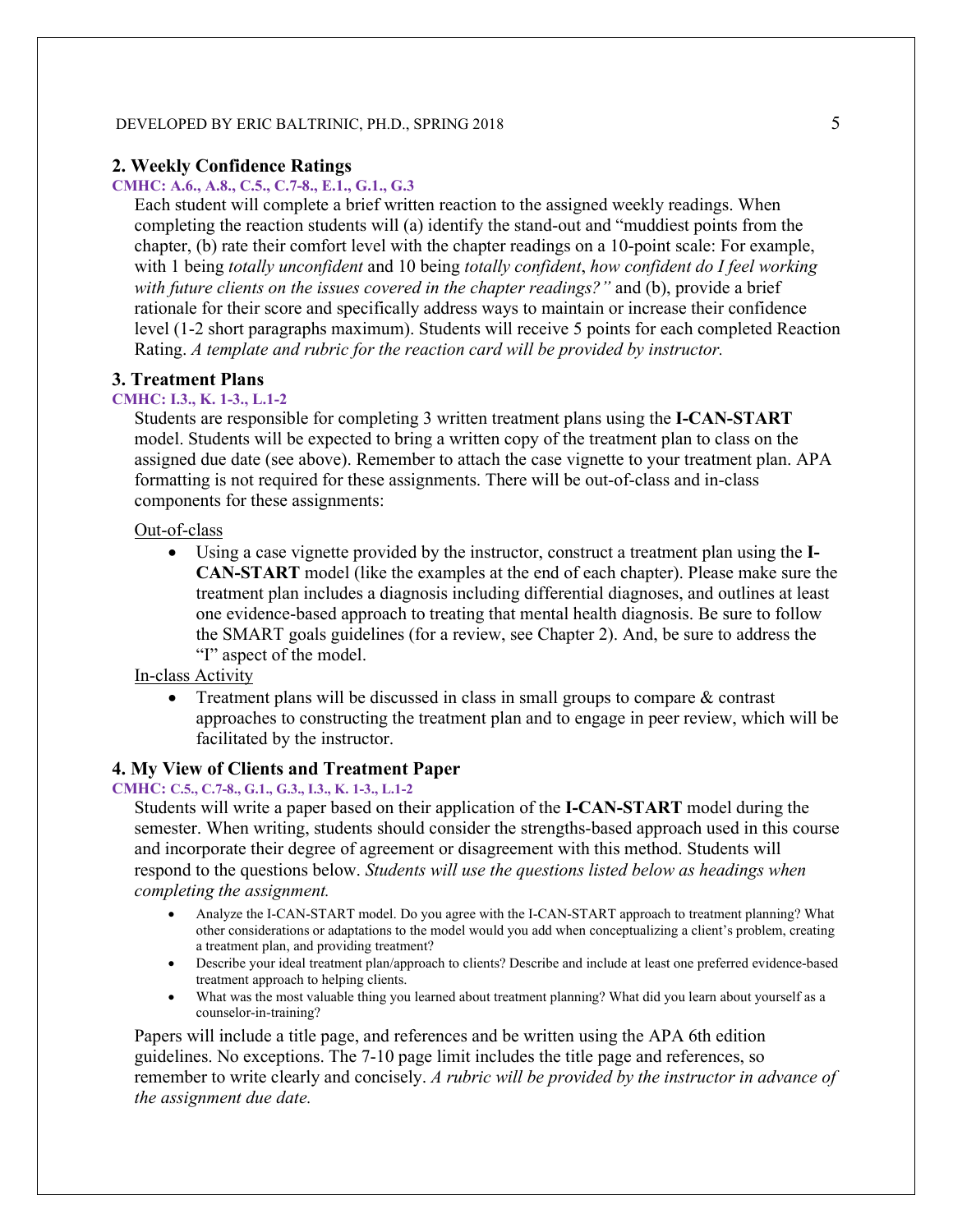# **VIII. UNIVERSITY EXPECTATIONS & COURSE POLICIES**

### **A. University Expectations and Resources**

- **Diversity Statement:** This is meant to be a safe, welcoming, and inclusive classroom environment for students of all races, ethnicities, sexual orientations, gender identities/variances, ages, religions, economic classes, and ability statuses. As such, you will be encouraged and challenged to use language and basic counseling techniques that are respectful, inclusive, representative and culturally appropriate.
- **Academic Integrity:** Students are expected to practice professionalism and academic integrity in all assignments and class discussions. This includes but is not limited to treating other students and the professor respectfully, engaging in meaningful class discussions, thinking and writing critically and thoughtfully, creating original works, and citing all resources using APA format. Plagiarism will result in loss of credit for this course, and further consequences may result from the university system. The collegiate policy on plagiarism and cheating is outlined in the Student Handbook. It is your responsibility to be aware of this policy. You can also find it online at: [http://www.winona.edu/sld/academicintegrity.asp.](http://www.winona.edu/sld/academicintegrity.asp)
- **Electronic Device Notice:** As a matter of courtesy to your classmates and the instructor, please turn off your beepers, cell phones, and any other electronic devices that make any noise.
- **Laptop/PDA Policy:** Excluding students with a documented disability, the use of laptops and PDAs in class is prohibited without prior permission of the instructor.
- **Class Visitor Policy:** Due to the clinical nature of this course in this curriculum, visitors of any age are not allowed without prior permission of the instructor.
- **E-mail Policy:** You are assigned a university e-mail account that will be used by professors. Students should make every effort to get to know their account and check it regularly.
- **Accommodations:** Students with documented disabilities who may need accommodations, who have any medical emergency information the instructor should know of, or who need special arrangements in the event of an evacuation, should make an appointment with the instructor as soon as possible, no later than the 1st week of the term. According to Section 504 of the Rehabilitation Act of 1973, students with disabilities have the right to receive necessary reasonable accommodations and support services to allow equal access at Winona State University. If you have a disability that requires accommodations, you are eligible for support through access services, found at [http://www.winona.edu/accessservices/gettingstarted.asp.](http://www.winona.edu/accessservices/gettingstarted.asp)
- **Commitment to Inclusive Excellence:** WSU recognizes that our individual differences can deepen our understanding of one another and the world around us, rather than divide us. In this class, people of all ethnicities, genders and gender identities, religions, ages, sexual orientations, disabilities, socioeconomic backgrounds, regions, and nationalities are strongly encouraged to share their rich array of perspectives and experiences. If you feel your differences may in some way isolate you from WSU's community or if you have a need of any specific accommodations, please speak with the instructor early in the semester about your concerns and what we can do together to help you become an active and engaged member of our class and community. Campus resources for students: [http://www.winona.edu/diversity/estatement.asp.](http://www.winona.edu/diversity/estatement.asp)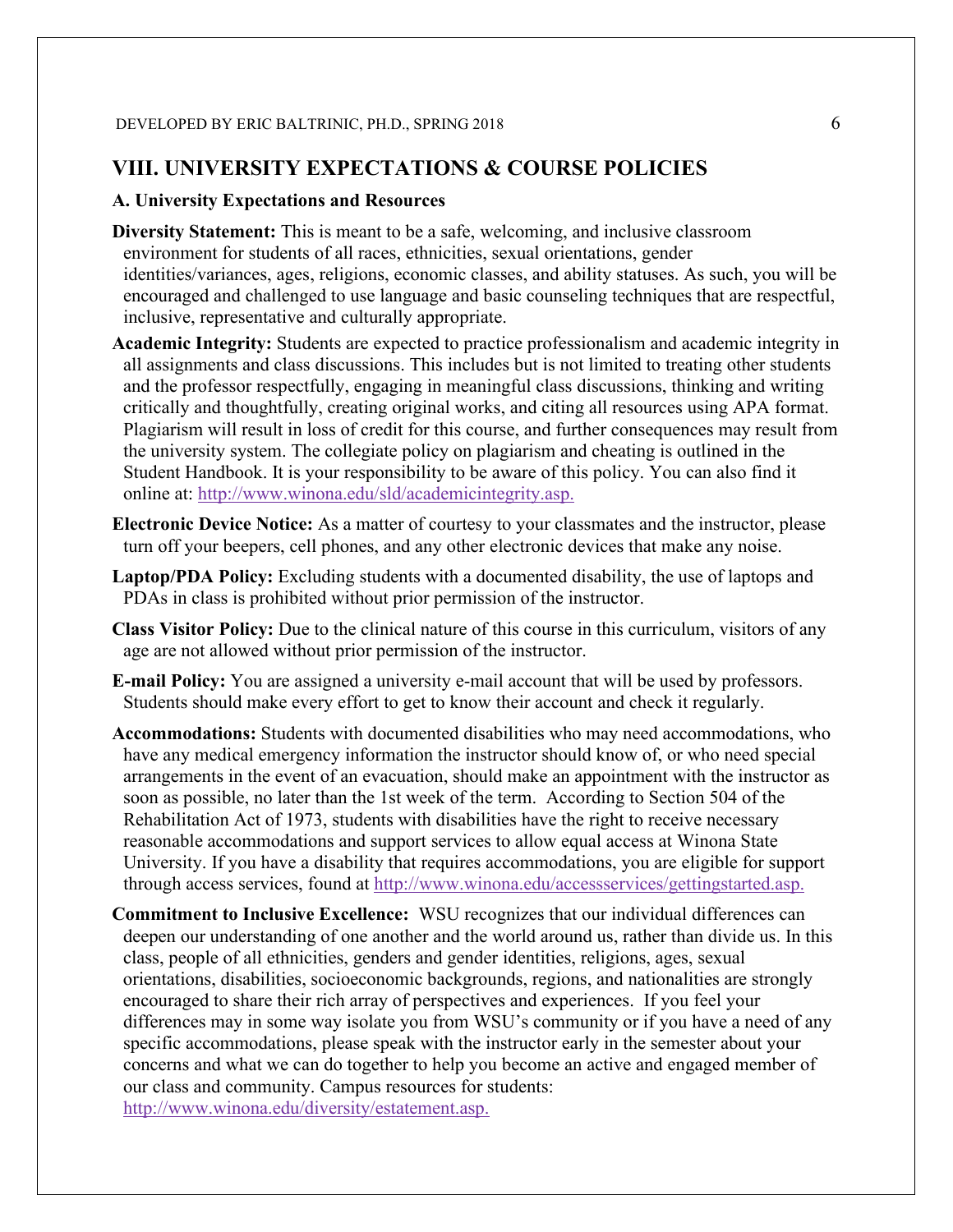#### **B. Graduate Student Resources**

**General Information:** Academic calendar, forms and other procedures for graduate students can be found at<http://www.winona.edu/gradstudies/currentstudents.asp>

WSU-Rochester Student & Campus Services, UCR Room SS128, 285-7100, [\(www.winona.edu/rochester/\)](http://www.winona.edu/rochester/): RCTC Counseling Center, UCR Room SS133; 285-7260 [\(www.rctc.edu/counseling\\_career\\_center/\)](http://www.rctc.edu/counseling_career_center/) UCR Learning Center, UCR Room AT306; 285-7182

**Counseling Services:** Graduate school can be very stressful. Counselors are available in Winona and through partnership with RCTC on the UCR campus to help you with a wide range of difficulties.

WSU counselors in Winona are located in the Integrated Wellness Complex 222 and they can be reached at 457-5330. The RCTC Counseling Center is located in SS 133 and can be reached at 285-7260.

**Other Support Services:** WSU-Rochester Student & Campus Services Office and the WSU Inclusion and Diversity Office are dedicated to helping students of all races, ethnicities, economic backgrounds, nationalities, and sexual orientations. They offer tutoring and a wide range of other resources.

The WSU-R Student & Campus Services Office is located in Room SS128 on the UCR campus and can be reached at 285-7100. The WSU Inclusion & Diversity Office is located in Kryzsko Commons Room 122, and they can be reached at 457-5595. Information about the *KEAP Center*, dedicated to supporting diversity on campus, can be found here: [http://www.winona.edu/diversity/22.asp.](http://www.winona.edu/diversity/22.asp)

*UCR Learning Center – Rochester***:** For help with writing and the development of papers on the WSU-Rochester campus, contact personnel in AT306 or call 285-7182.

*Writing Center - Winona:* The Writing Center offers free, individualized instruction in all forms and disciplines during any stage of writing, reading, or research. Call 507.457.5505 for an appointment. Walk-ins also welcome.

**Student Grievances:** Students are encouraged to speak directly with instructors when concerns arise. When issues cannot be resolved between the student and the instructor, students have the right to due process. Such complaint procedures are available online at: <http://www.winona.edu/sld/studentgrievance.asp>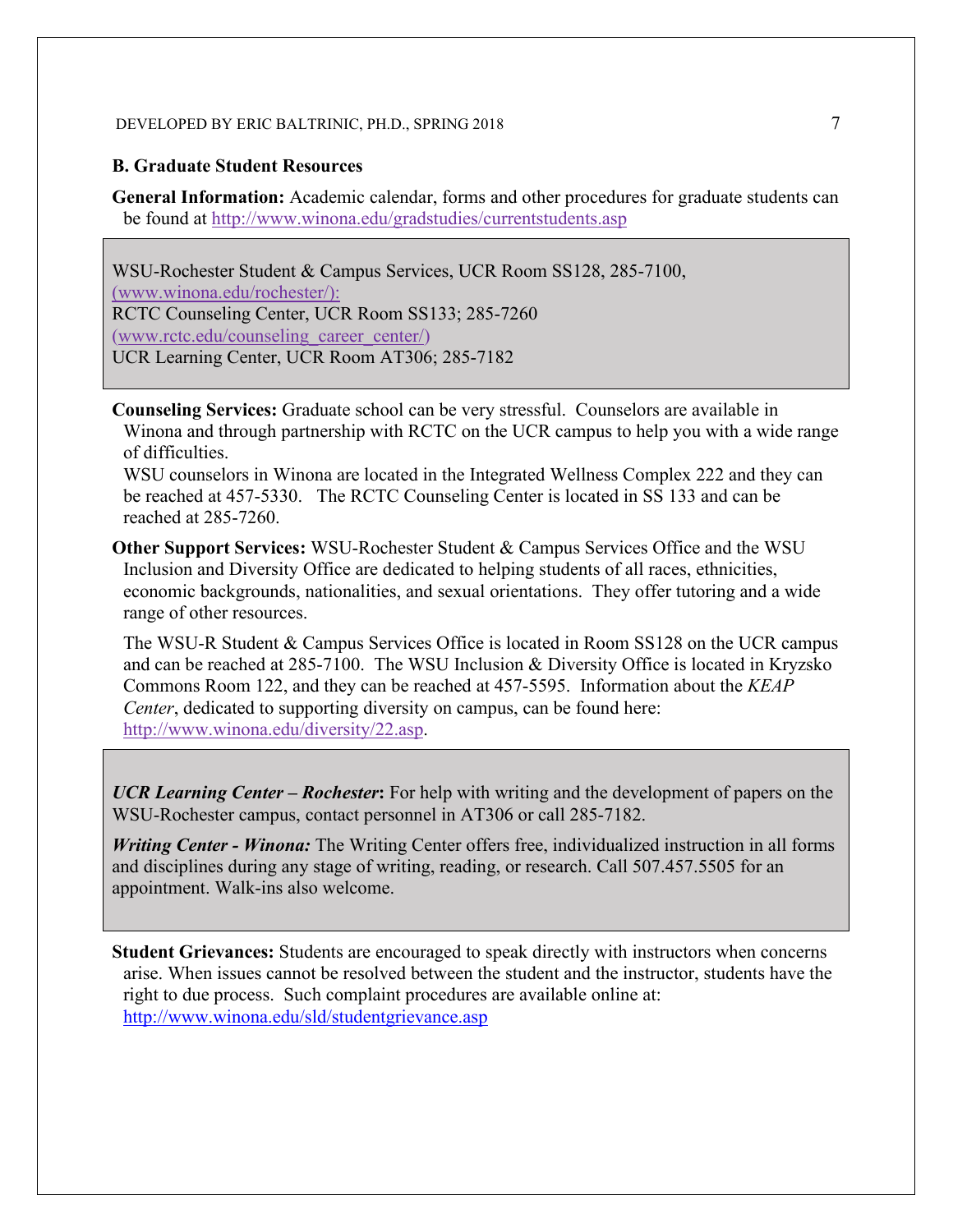| <b>DATE</b>         | <b>Topic</b>                                                                                | Content        | <b>Activities &amp; Assignments Due</b>                                            |  |  |
|---------------------|---------------------------------------------------------------------------------------------|----------------|------------------------------------------------------------------------------------|--|--|
| 1/11/18             | Introductions, Foundations, Group<br>Assignments, and Course Planning                       | Ch.1           | None                                                                               |  |  |
| 1/18/17<br>online   | The Foundations of Treatment Planning                                                       | Ch. 2          | Confidence Rating (Ch. 1 & Ch.2)                                                   |  |  |
| 1/25/18             | Safety-Related Clinical Issues and<br><b>Treatment Planning</b>                             | Ch.3           | Confidence Rating (Ch.3)<br>(in class activity)                                    |  |  |
| 2/1/18<br>online    | Depressive, Bipolar, and Related<br><b>Disorders</b>                                        | Ch.4           | Confidence Rating (Ch.4)<br>Treatment Plan #1 Due in D2L assignment folder         |  |  |
| 2/8/18              | <b>Anxiety Disorders</b>                                                                    | Ch. 5          | Confidence Rating (Ch.5)                                                           |  |  |
| 2/15/18<br>online   | Obsessive-Compulsive and Related<br>Disorders                                               | Ch.6           | Confidence Rating (Ch.6)                                                           |  |  |
| 2/22/18             | Trauma- and Stressor-Related Disorders                                                      | Ch. 7          | Confidence Rating (Ch.7)<br>(in class activity)                                    |  |  |
| 3/1/18<br>online    | Substance-Related and Addictive<br>Disorders; Personality Disorders                         | Ch. 8<br>Ch. 9 | Confidence Rating (Ch.8 & 9)<br>Treatment Plan #2 Due in D2L assignment folder     |  |  |
| 3/8/18 Spring Break |                                                                                             |                |                                                                                    |  |  |
| 3/15/18             | Schizophrenia Spectrum and Other<br>Psychotic Disorders                                     | Ch. 10         | Confidence Rating (Ch.10)                                                          |  |  |
| 3/22/18<br>online   | Feeding and Eating Disorders                                                                | Ch. 11         | Confidence Rating (Ch.11)                                                          |  |  |
| 3/29/18             | Disruptive, Impulse-Control, and Conduct<br>Disorders, and Elimination Disorders            | Ch. 12         | Confidence Rating (Ch.12)<br>(in class activity)                                   |  |  |
| 4/5/18<br>online    | Neurodevelopmental and Neurocognitive<br><b>Disorders</b>                                   | Ch. 13         | Confidence Rating (Ch.13)<br>Treatment Plan #3 Due in D2L assignment folder        |  |  |
| 4/12/18             | Dissociative Disorders and Somatic<br>Symptom and Related Disorders                         | Ch. 14         | Confidence Rating (Ch.14)                                                          |  |  |
| 4/19/18<br>online   | Sleep Wake Disorders, Sexual<br>Dysfunctions, Paraphilic Disorders, and<br>Gender Dysphoria | Ch. 15         | Confidence Rating (Ch.15)                                                          |  |  |
| 4/26/18             | Wrap up, Summary, Evaluations of<br>Teaching and Learning                                   |                | My View of Clients and Treatment<br>Paper(summative)--Due in D2L assignment folder |  |  |
| 5/3/18              | FINALS WEEK (NO FINAL)                                                                      |                |                                                                                    |  |  |

# **IX. COURSE SCHEDULE** This schedule is subject to change in the event of extenuating circumstances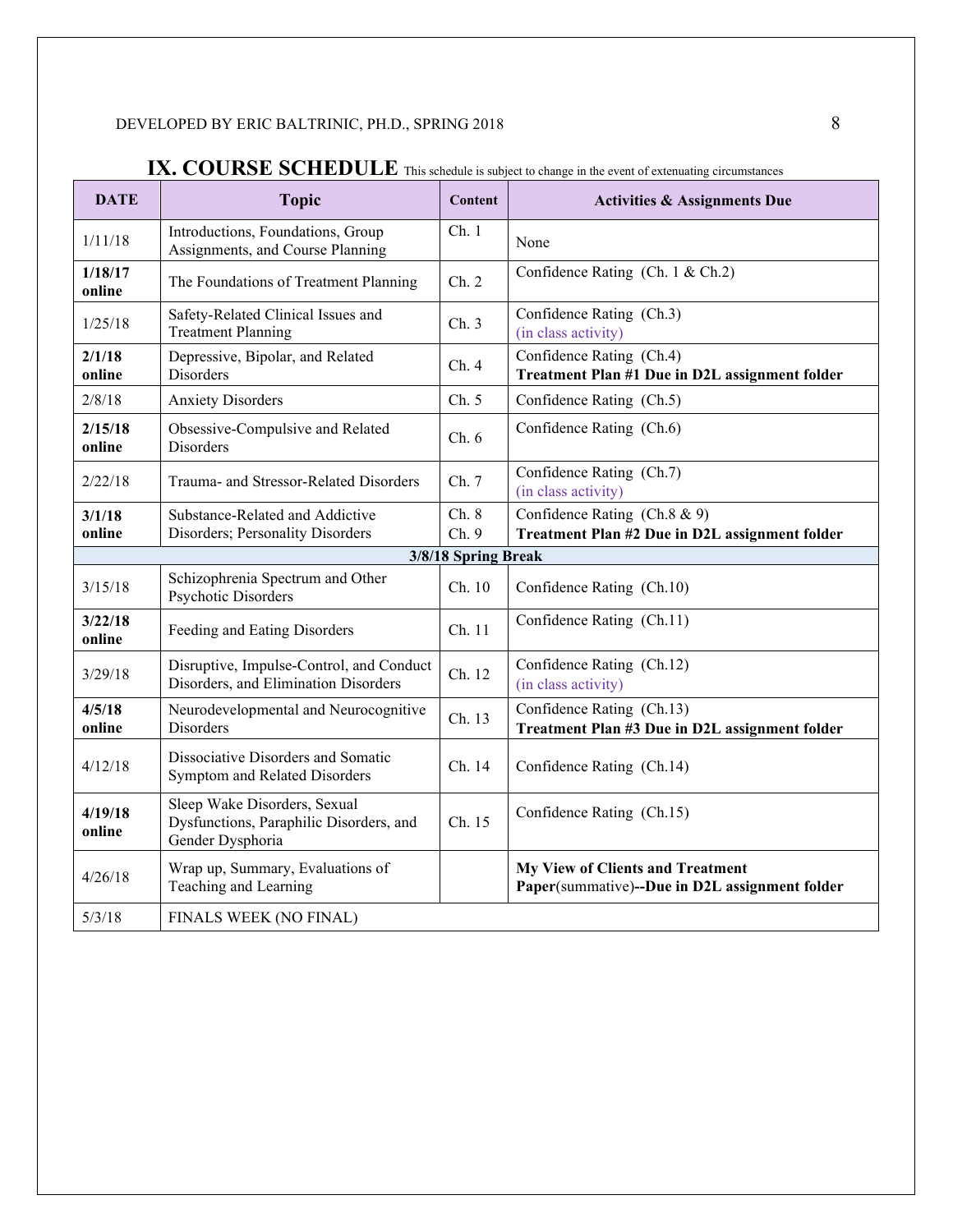# **IX. COURSE ASSESSMENT CRITERIA**

| <b>Assignment</b>                                                  | <b>1. IN-CLASS TREATMENT PLANNING ACTIVITIES</b>                                                                                                                                                                                                                                                                                                                                                            |                                                                                                                                                                                                                                                                                                              |                                                                                                                                                                                                                                                                                                                       |                                                                                                                                                                                                        |  |  |  |
|--------------------------------------------------------------------|-------------------------------------------------------------------------------------------------------------------------------------------------------------------------------------------------------------------------------------------------------------------------------------------------------------------------------------------------------------------------------------------------------------|--------------------------------------------------------------------------------------------------------------------------------------------------------------------------------------------------------------------------------------------------------------------------------------------------------------|-----------------------------------------------------------------------------------------------------------------------------------------------------------------------------------------------------------------------------------------------------------------------------------------------------------------------|--------------------------------------------------------------------------------------------------------------------------------------------------------------------------------------------------------|--|--|--|
| <b>CMHC</b> Standards                                              | CMHC: C.7., G.1., & L.1                                                                                                                                                                                                                                                                                                                                                                                     |                                                                                                                                                                                                                                                                                                              |                                                                                                                                                                                                                                                                                                                       |                                                                                                                                                                                                        |  |  |  |
| <b>Purpose</b>                                                     | To assess students' efficacy related to content knowledge areas, and provide structure for the<br>progressive development of treatment planning skills.                                                                                                                                                                                                                                                     |                                                                                                                                                                                                                                                                                                              |                                                                                                                                                                                                                                                                                                                       |                                                                                                                                                                                                        |  |  |  |
| <b>Description of</b><br><b>Assignment from</b><br><b>Syllabus</b> | Students read course assignments prior to class and will have opportunities to demonstrate their<br>knowledge and developing skills through active engagement with the material by participating<br>in class activities (e.g., completing treatment planning exercises, reviewing in class case<br>studies). Students will receive 10 participation points for each successfully attended class<br>meeting. |                                                                                                                                                                                                                                                                                                              |                                                                                                                                                                                                                                                                                                                       |                                                                                                                                                                                                        |  |  |  |
|                                                                    | <b>Excellent</b><br>10 points                                                                                                                                                                                                                                                                                                                                                                               | Good<br>8-9 points                                                                                                                                                                                                                                                                                           | Fair<br>7-8 points                                                                                                                                                                                                                                                                                                    | Poor<br>0-6 points                                                                                                                                                                                     |  |  |  |
| <b>Rubric</b>                                                      | Contributes to class<br>activities by offering<br>quality ideas, asking<br>appropriate questions on a<br>regular basis, and<br>completing tasks as<br>assigned<br>Always prepared for<br>class with assignments and<br>required materials<br>_Accurately expresses<br>foundational knowledge<br>pertaining to issues raised<br>during the discussion                                                        | Usually contributes to<br>class activities by offering<br>quality ideas, asking<br>appropriate questions on a<br>regular basis, and<br>completing tasks<br>Usually prepared with<br>assignments and required<br>materials<br>Expresses basic<br>foundational knowledge<br>pertaining to class<br>discussions | Occasionally<br>contributes to class<br>activities by offering<br>quality ideas, asking<br>appropriate questions on<br>a regular basis, and<br>completing tasks<br>Seldom prepared with<br>assignments and required<br>materials<br>Expresses limited<br>foundational knowledge<br>pertaining to class<br>discussions | Does not contribute to<br>class activities or requires<br>continuous prompting<br>from instructor and peers<br>Consistently<br>unprepared for class<br>Expresses no relevant<br>foundational knowledge |  |  |  |

**EX: CLIENT CASE REVIEW AND SMALL-GROUP TREATMENT PLANNING EXERCISE**

#### **Case Summary**

Sophie is a 30-year-old Polish American female who presents to counseling with her husband. For the past six days, Sophie has not slept at all. She has gone around the house in a busy state, but has started many projects only to leave them completely undone. She began persistently talking to her husband about the idea that she is a new business owner who is starting a fashion design center though she has never had any experience in this realm as she studied anthropology in college and has been a stay at home mother to their only son, a 7-year-boy. Sophie is usually an organized person who keeps lists, but this past week the lists have been excessive and have not made sense and are now cluttering up every room in the house. Sophie has experienced an episode of disorganized behavior and hearing the critical voice of her mother, who died a year ago, followed by a period of depression. While in the depressed state, she was unable to talk with friends, attend classes, or eat properly. During this time, Sophie even considered suicide as an option. Sophie's mother reportedly had episodes of anxiety and depression as Sophie was growing up, which Sophie described as "simply a part of life." At the present time, Sophie doesn't feel she needs counseling, but with her husband's insistence she has come to your office.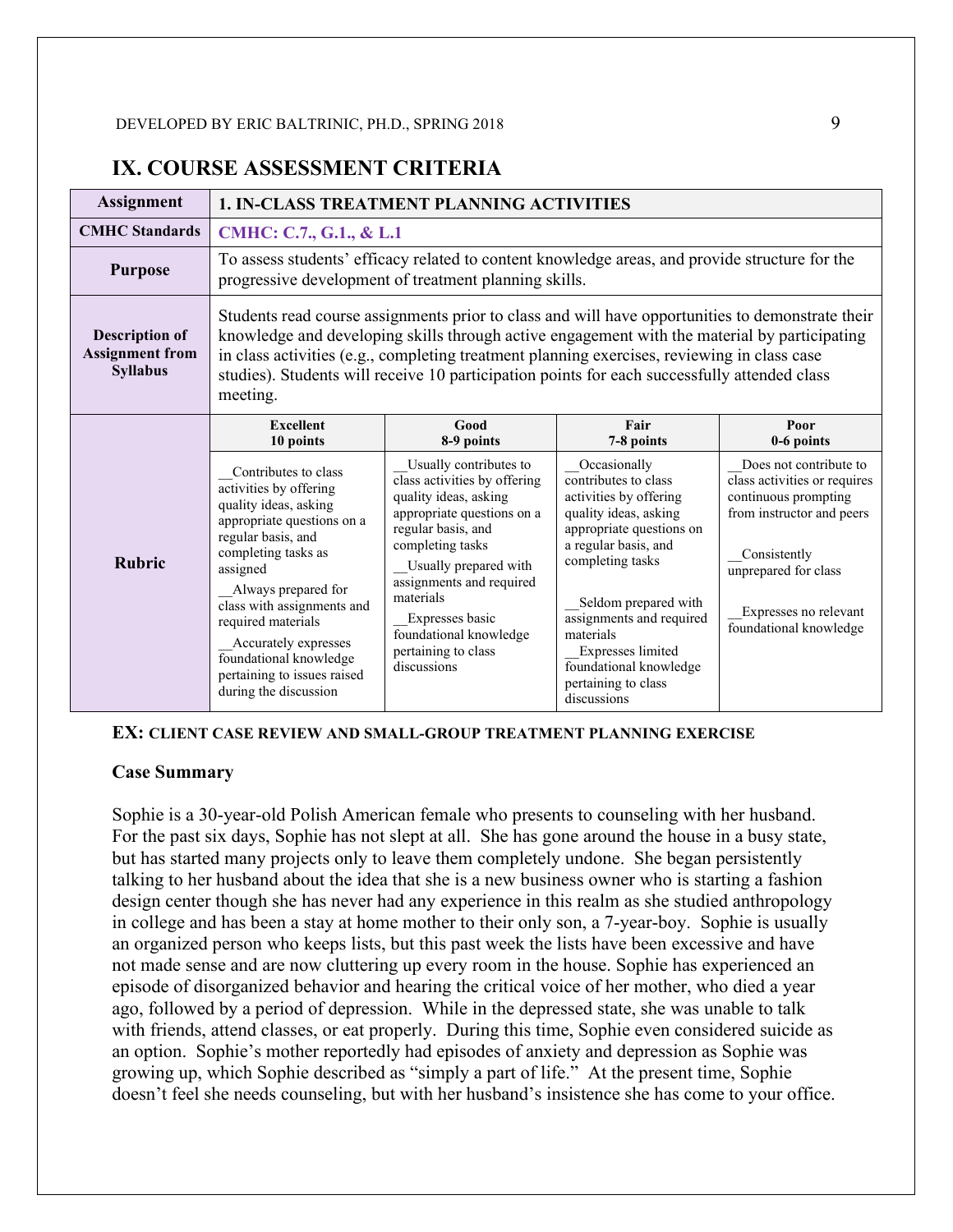## **Step 1: Review-- What is Sophie's diagnosis?**

What diagnosis would you give Sophie and why? Please provide a one to two paragraph (maximum) explanation including the key diagnostic criteria you believe are present in the case study. Please be concise, specific, and clear when describing the diagnosis and any supporting evidence.

#### **Step 2: Application-- Develop a Treatment Plan**

Students will convene in groups of 2-3 and create a treatment plan for Sophie (I CAN START). Please ensure you include the following components (items 1-3):

1. Primary diagnosis & explanation (1-2 paragraphs maximum)

2. Treatment plan (Write an abbreviated version by following the acronym below; 2-4 sentences per letter)

 $I C A N S T A R T -$ 

3. Describe in 1-2 paragraphs your plan to engage the client/introduce the treatment plan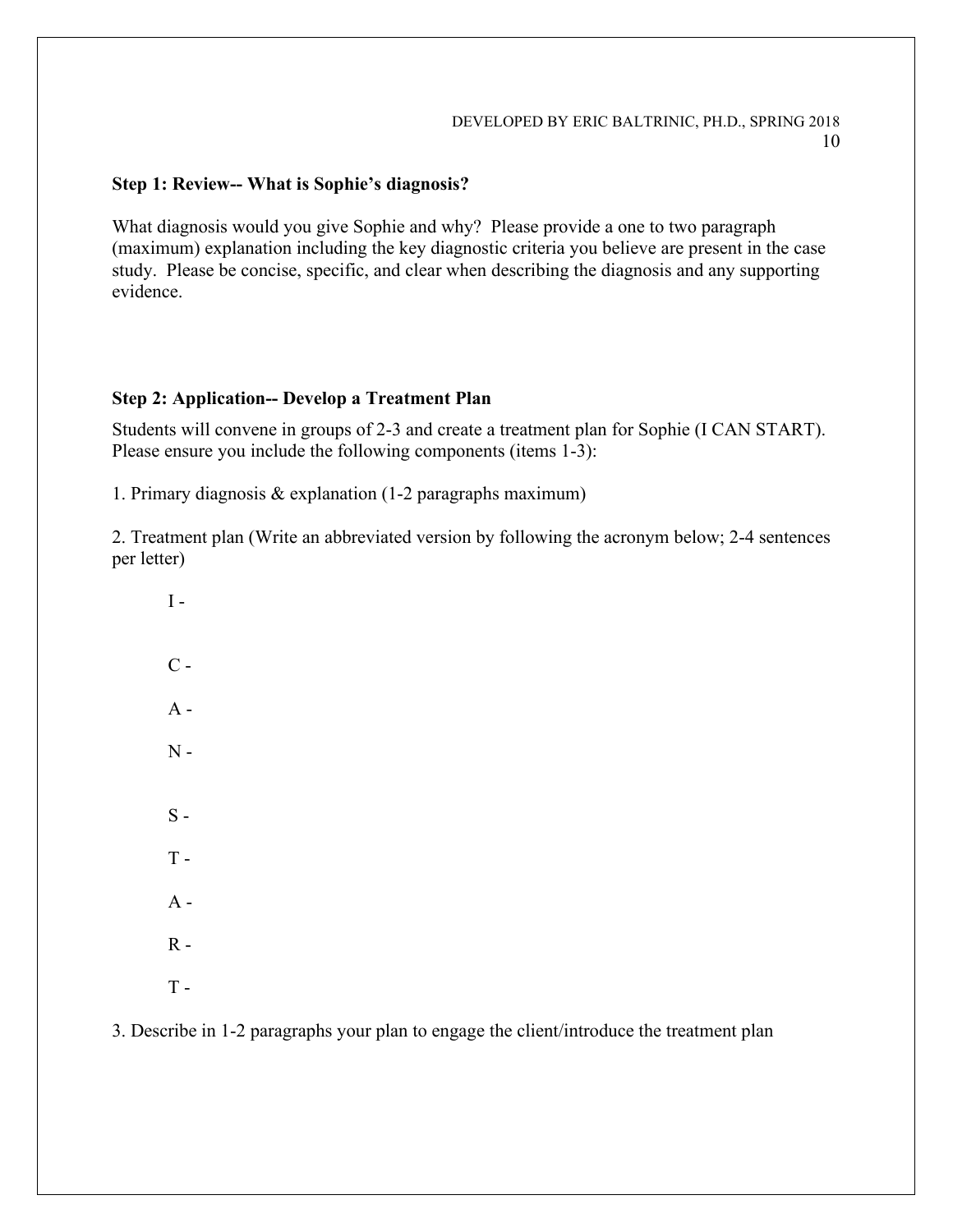| <b>Assignment</b>                                                  | 2. WEEKLY CONFIDENCE RATING SCALE                                                                                                                                                                                                                                                                                                                                                                                                                                                                                                                                                                                                                                                                                                       |                                                                                                                                                                                                                                                                                |                                                                                                                                                                                                                                                       |                                                                                                                                       |  |  |  |
|--------------------------------------------------------------------|-----------------------------------------------------------------------------------------------------------------------------------------------------------------------------------------------------------------------------------------------------------------------------------------------------------------------------------------------------------------------------------------------------------------------------------------------------------------------------------------------------------------------------------------------------------------------------------------------------------------------------------------------------------------------------------------------------------------------------------------|--------------------------------------------------------------------------------------------------------------------------------------------------------------------------------------------------------------------------------------------------------------------------------|-------------------------------------------------------------------------------------------------------------------------------------------------------------------------------------------------------------------------------------------------------|---------------------------------------------------------------------------------------------------------------------------------------|--|--|--|
| <b>CMHC</b> Standards                                              | CMHC: A.6., A.8., C.5., C.7-8., E.1., G.1., & G.3                                                                                                                                                                                                                                                                                                                                                                                                                                                                                                                                                                                                                                                                                       |                                                                                                                                                                                                                                                                                |                                                                                                                                                                                                                                                       |                                                                                                                                       |  |  |  |
| <b>Purpose</b>                                                     | To assess students' efficacy related to content knowledge areas, and provide structure for<br>instructor and students to monitor course reading assignments; content-based assignments                                                                                                                                                                                                                                                                                                                                                                                                                                                                                                                                                  |                                                                                                                                                                                                                                                                                |                                                                                                                                                                                                                                                       |                                                                                                                                       |  |  |  |
| <b>Description of</b><br><b>Assignment from</b><br><b>Syllabus</b> | Each student will complete a brief written reaction to the assigned weekly readings. When<br>completing the reaction students will (a) rate their comfort level with the chapter readings on a<br>10-point scale: For example, with 1 being <i>totally unconfident</i> and 10 being <i>totally confident</i> ,<br>how confident do I feel working with future clients on the issues covered in the chapter<br>readings?" and (b), provide a brief rationale for their score and specifically address ways to<br>maintain or increase their confidence level (1-2 short paragraphs maximum). Students will<br>receive 5 points for each completed Reaction Rating. The rubric and template for the reaction<br>rating is provided below. |                                                                                                                                                                                                                                                                                |                                                                                                                                                                                                                                                       |                                                                                                                                       |  |  |  |
|                                                                    | Fair<br><b>Excellent</b><br>Good<br>Poor<br>2-3 points<br>0-1 points<br>5 points<br>4 points                                                                                                                                                                                                                                                                                                                                                                                                                                                                                                                                                                                                                                            |                                                                                                                                                                                                                                                                                |                                                                                                                                                                                                                                                       |                                                                                                                                       |  |  |  |
| <b>Rubric</b>                                                      | Contributes to class<br>activities by offering<br>quality ideas and asking<br>appropriate questions on a<br>regular basis<br>Always prepared for<br>class with assignments and<br>required materials<br>Accurately expresses<br>foundational knowledge<br>pertaining to issues raised<br>during the discussion                                                                                                                                                                                                                                                                                                                                                                                                                          | Contributes to class<br>activities by offering<br>quality ideas and asking<br>appropriate questions on a<br>regular basis<br>Usually prepared with<br>assignments and required<br>materials<br>Expresses basic<br>foundational knowledge<br>pertaining to class<br>discussions | Occasionally<br>contributes to class<br>activities by offering<br>ideas and asking<br>questions<br>Seldom prepared with<br>assignments and required<br>materials<br>Expresses limited<br>foundational knowledge<br>pertaining to class<br>discussions | Does not contribute to<br>class activities<br>Consistently<br>unprepared for class<br>Expresses no relevant<br>foundational knowledge |  |  |  |

# **Weekly Confidence Rating Assignment**

**Date: Student Name: Chapter(s) from text book: Instructions**

Complete a confidence rating and reaction to the assigned weekly readings to be discussed in class. When completing the reaction (a) identify the stand out and challenging points from the chapter, then rate your comfort level on a 10-point scale; and (b) provide a brief rationale for your score specifically addressing ways to maintain or increase their confidence level (1-2 paragraphs maximum; 1 paragraph is preferred). *Students will receive 5 points for each completed Reaction Rating.*

# **Step 1. Complete the Confidence Rating Scale**

With 1 being totally unconfident and 10 being totally confident, *how confident do you feel working with future clients on the issues/topics covered in the chapter readings?"*



**Step 2. Provide a Brief Rationale for Rating** (Why & what will help maintain or increase your confidence?)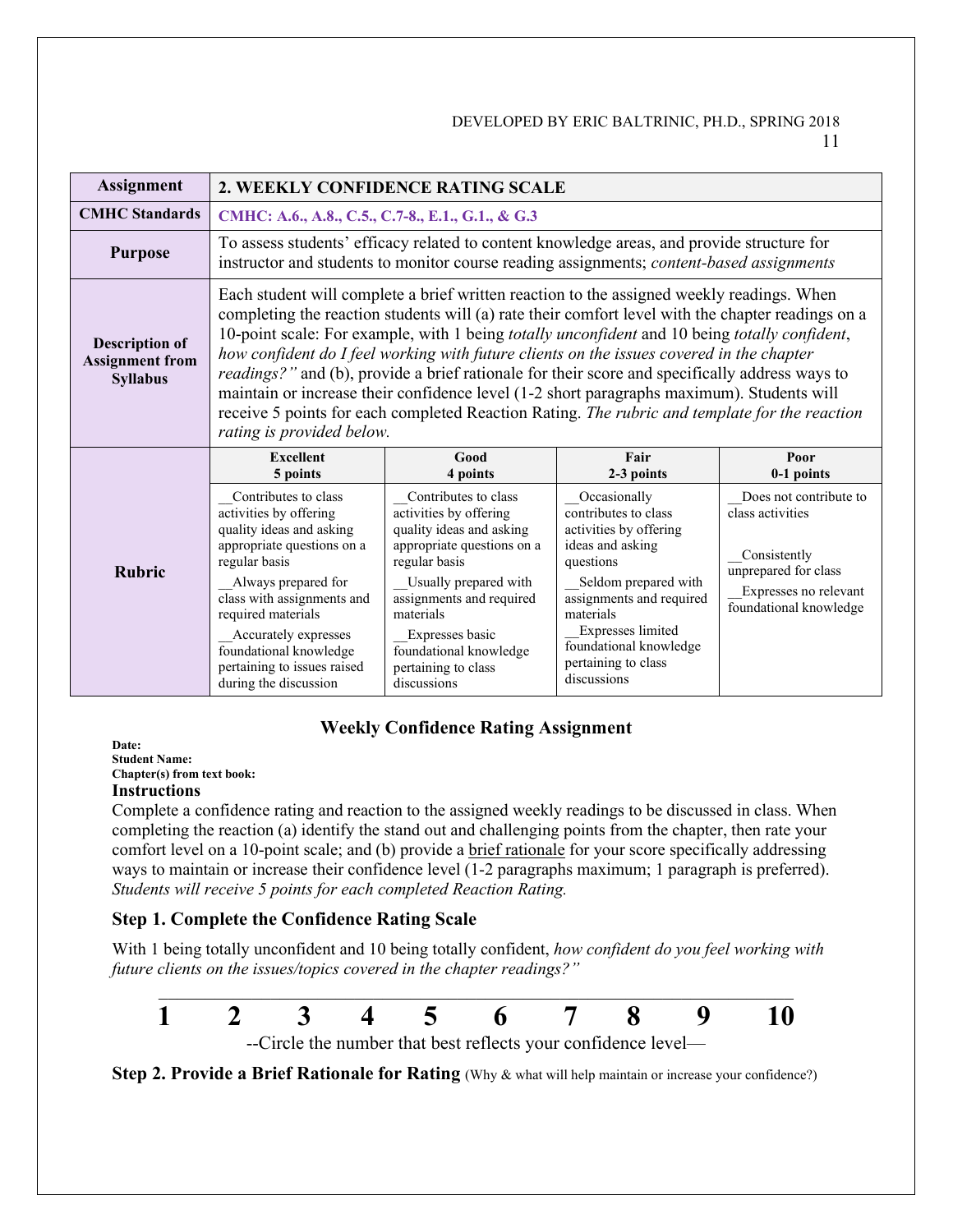| <b>Assignment</b>                                                                                                      | <b>3. TREATMENT PLANS</b>                                                                                                                                                                                                                                                                                                                                                                                                                                                                                                                                                                                                                                                                                                                                                                                                                                                                                                                                                                                                                                                                             |               |                                                                                                                                                                                    |                            |                                                                              |  |
|------------------------------------------------------------------------------------------------------------------------|-------------------------------------------------------------------------------------------------------------------------------------------------------------------------------------------------------------------------------------------------------------------------------------------------------------------------------------------------------------------------------------------------------------------------------------------------------------------------------------------------------------------------------------------------------------------------------------------------------------------------------------------------------------------------------------------------------------------------------------------------------------------------------------------------------------------------------------------------------------------------------------------------------------------------------------------------------------------------------------------------------------------------------------------------------------------------------------------------------|---------------|------------------------------------------------------------------------------------------------------------------------------------------------------------------------------------|----------------------------|------------------------------------------------------------------------------|--|
| <b>CMHC</b><br><b>Standards</b>                                                                                        | CMHC: I.3., K. 1-3., L.1-2                                                                                                                                                                                                                                                                                                                                                                                                                                                                                                                                                                                                                                                                                                                                                                                                                                                                                                                                                                                                                                                                            |               |                                                                                                                                                                                    |                            |                                                                              |  |
| <b>Purpose</b>                                                                                                         | To assess students' abilities to integrate relevant client case information into a strengths-based treatment<br>plan; skill-based assignments to approximate the treatment planning requirement of agencies and other<br>settings in which students will complete practicum and internship experiences.                                                                                                                                                                                                                                                                                                                                                                                                                                                                                                                                                                                                                                                                                                                                                                                               |               |                                                                                                                                                                                    |                            |                                                                              |  |
| <b>Description of</b><br><b>Assignment</b><br>from Syllabus                                                            | Students are responsible for completing 3 written treatment plans using the <b>I-CAN-START</b> model.<br>Students will be expected to bring a written copy of the treatment plan to class on the assigned due date<br>(see above). Remember to attach the case vignette to your treatment plan. APA formatting is not required<br>for these assignments. Using a case vignette provided by the instructor, or of your own design, construct<br>a treatment plan using the I-CAN-START model (like the examples at the end of each chapter). Please<br>make sure the treatment plan includes a diagnosis including differential diagnoses, and outlines at least<br>one evidence-based approach to treating that mental health diagnosis. Be sure to follow the SMART<br>goals guidelines (for a review, see Chapter 2). And, be sure to address the "I" aspect of the model.<br>NOTE: Treatment plans will be discussed in class in small groups to compare $\&$ contrast approaches to<br>constructing the treatment plan and to engage in peer review, which will be facilitated by the instructor. |               |                                                                                                                                                                                    |                            |                                                                              |  |
|                                                                                                                        |                                                                                                                                                                                                                                                                                                                                                                                                                                                                                                                                                                                                                                                                                                                                                                                                                                                                                                                                                                                                                                                                                                       |               | <b>CRITERIA</b>                                                                                                                                                                    |                            |                                                                              |  |
| <b>Required Area</b>                                                                                                   | Criteria                                                                                                                                                                                                                                                                                                                                                                                                                                                                                                                                                                                                                                                                                                                                                                                                                                                                                                                                                                                                                                                                                              | <b>Points</b> |                                                                                                                                                                                    | <b>Instructor Comments</b> |                                                                              |  |
| 1. Case Study                                                                                                          | Case study is clearly identified<br>and attached to treatment plan<br>Treatment plan flows directly<br>from the symptom descriptions,<br>diagnosis and other clinically                                                                                                                                                                                                                                                                                                                                                                                                                                                                                                                                                                                                                                                                                                                                                                                                                                                                                                                               | /5<br>/5      | If you do not want to use one of the provided case studies, See Guidelines for<br>Developing Creative Case Studies; Bonus points available developing and<br>using a creative case |                            |                                                                              |  |
|                                                                                                                        | significant factors found in the<br>case study.<br><b>SCORE FOR SECTION:</b>                                                                                                                                                                                                                                                                                                                                                                                                                                                                                                                                                                                                                                                                                                                                                                                                                                                                                                                                                                                                                          | /10           |                                                                                                                                                                                    |                            |                                                                              |  |
|                                                                                                                        | a. Individual Counselor<br>Reflection                                                                                                                                                                                                                                                                                                                                                                                                                                                                                                                                                                                                                                                                                                                                                                                                                                                                                                                                                                                                                                                                 | /2            | <b>Follow SMART GOALS guidelines</b><br>Be sure to address section <i>a</i> —counselor reflection                                                                                  |                            |                                                                              |  |
|                                                                                                                        | b. Contextual Assessment                                                                                                                                                                                                                                                                                                                                                                                                                                                                                                                                                                                                                                                                                                                                                                                                                                                                                                                                                                                                                                                                              | /2            | Please make sure the treatment plan includes a diagnosis including                                                                                                                 |                            |                                                                              |  |
|                                                                                                                        | c. Assessment & Diagnosis                                                                                                                                                                                                                                                                                                                                                                                                                                                                                                                                                                                                                                                                                                                                                                                                                                                                                                                                                                                                                                                                             | /2            | treating that mental health diagnosis                                                                                                                                              |                            | differential diagnoses, and outlines at least one evidence-based approach to |  |
| 2. Application of                                                                                                      | e. Client Strengths                                                                                                                                                                                                                                                                                                                                                                                                                                                                                                                                                                                                                                                                                                                                                                                                                                                                                                                                                                                                                                                                                   | /2            |                                                                                                                                                                                    |                            | Sections a through i are listed in the case studies found on D2L and need to |  |
| the I-CAN-<br><b>START Model</b>                                                                                       | f. Level of Care & Treatment<br>approach                                                                                                                                                                                                                                                                                                                                                                                                                                                                                                                                                                                                                                                                                                                                                                                                                                                                                                                                                                                                                                                              | /2            | be included in the Application section                                                                                                                                             |                            |                                                                              |  |
|                                                                                                                        | g. Aim & Objectives of<br>Treatment                                                                                                                                                                                                                                                                                                                                                                                                                                                                                                                                                                                                                                                                                                                                                                                                                                                                                                                                                                                                                                                                   | /2            |                                                                                                                                                                                    |                            |                                                                              |  |
|                                                                                                                        | h. Research-Based Interventions                                                                                                                                                                                                                                                                                                                                                                                                                                                                                                                                                                                                                                                                                                                                                                                                                                                                                                                                                                                                                                                                       | /2            |                                                                                                                                                                                    |                            |                                                                              |  |
|                                                                                                                        | i. Therapeutic Support Services                                                                                                                                                                                                                                                                                                                                                                                                                                                                                                                                                                                                                                                                                                                                                                                                                                                                                                                                                                                                                                                                       | $\sqrt{1}$    |                                                                                                                                                                                    |                            |                                                                              |  |
|                                                                                                                        | <b>SCORE FOR SECTION:</b>                                                                                                                                                                                                                                                                                                                                                                                                                                                                                                                                                                                                                                                                                                                                                                                                                                                                                                                                                                                                                                                                             | /15           |                                                                                                                                                                                    |                            |                                                                              |  |
| Poor<br><b>Excellent</b><br>Good<br>Fair<br><b>Total Score:</b><br>125<br>15 to 21<br>7 or less<br>22 to 25<br>8 to 14 |                                                                                                                                                                                                                                                                                                                                                                                                                                                                                                                                                                                                                                                                                                                                                                                                                                                                                                                                                                                                                                                                                                       |               |                                                                                                                                                                                    |                            |                                                                              |  |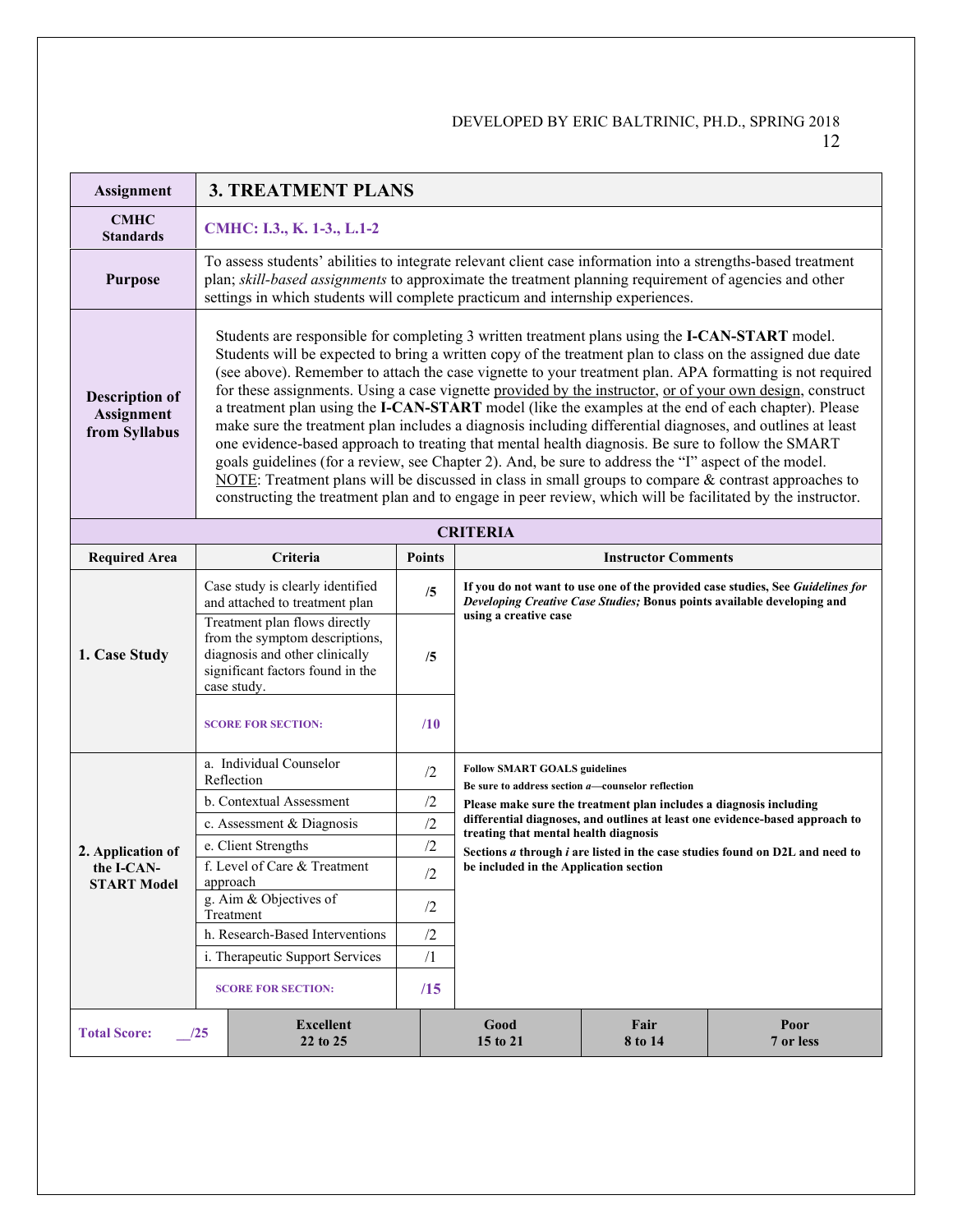### **GUIDELINES FOR DEVELOPING CREATIVE CASE STUDIES FOR TREATMENT PLANS**

- **Step 1:** (Choose Creativity). If you choose to create your own case study for the written treatment plans using the I-CAN-START Model, you will automatically receive 10 bonus points for the assignment.
- **Step 2:** (Select the Criteria for the Case). Develop the case study using criteria from **Domains 1- 6** below. You do not have to include information for every bullet point listed below. Items in *italics* below are mandatory to include in your creative case study. You are free to select more than just the mandated items.

| Domain 1. Demographic Information                 | Domain 2. Individual Issues               |
|---------------------------------------------------|-------------------------------------------|
| Name<br>П                                         | <b>Presenting Concerns for Counseling</b> |
| Age<br>u                                          | Diagnosis (es)<br>Ш                       |
| Gender<br>П                                       | Physical/Medical<br>Ш                     |
| Ethnicity, culture, race<br>Ш                     | Developmental HX<br>Ш                     |
| Spiritual Beliefs<br>□                            | Mental Health Issues/Hx<br>П              |
| Other Cultural Considerations or<br>П             | Substance Use Issues/Hx                   |
| Demographic Characteristics                       | Other Individual issues<br>П              |
| Domain 3. Family/Home Issues                      | Domain 4. Work/School Issues              |
| <b>Current Living Situation</b><br>Ш              | Education                                 |
| Relationships (past/current)<br>□                 | Employment                                |
| <b>Relevant Family History</b><br>Ш               | Goals                                     |
| Family/Partner Substance Use<br>П                 | Other Work/School Issues                  |
| Other Family/Relationship Issues<br>П             |                                           |
| <b>Domain 5. Legal/Community Issues</b>           | Domain 6. Strengths                       |
| Current/Past Involvement                          | <b>Individual Strengths</b>               |
| <b>Court Mandated</b><br>П                        | Interests<br>$\mathbf{L}$                 |
| Community Involvement & Resources<br>$\mathbf{I}$ | Hobbies                                   |
| Other Legal/Community Issues<br>$\Box$            | <b>Helpful Resources</b><br>Ш             |

- **Step 3:** (Write the Narrative). After you select your criteria for the case, describe the items for each domain in a written 2-4 page double-spaced narrative (see posted examples), attach the narrative to the treatment plan. Be sure to label the narrative "Creative treatment plan # \_\_\_." If you are using real clients or combinations of clients to create the case study, be sure all identifying information is removed and/or fictionalized. Be clear and concise! You will not lose points if the written narrative is over 4 pages, but you will lose points if it is under 2 pages. You do not need to use APA format for treatment plan narratives.
- **Step 4:** (Consider Using Course Materials). You can also use the text book to help you create the case study. For example, beginning on p. 49 you will see criteria items under "Contextual Assessment  $(C)$ " that you could use to create the narrative. Information found on pp. 50-51 overlap some with the criteria I listed under Step 2 above, but could give you some additional ideas for writing the narrative.